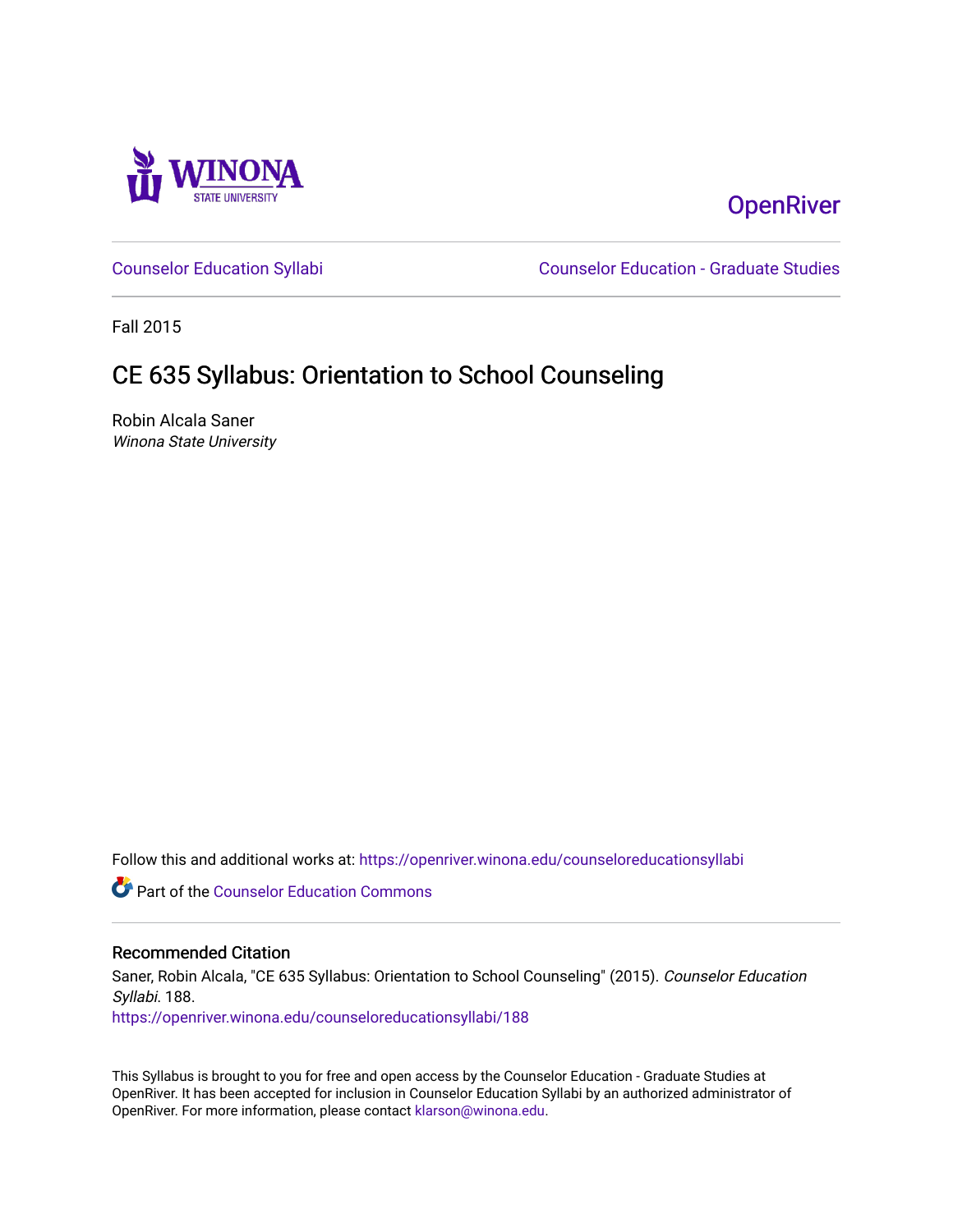# **Winona State University Department of Counselor Education CE 635: Orientation to School Counseling Fall 2015**

**Title:** Assistant Professor Robin Alcala Saner, LSC **Office Location:** Rochester Center, EA 205 **Phone:**507-285-7581 **E-mail:** rsaner@winona.edu **Office Hours:** Monday, 1-5; Tuesday, 3-5; Thursday 1-5; other hours by appointment

**Course Location: East Hall 234 Course Dates, Times, Delivery:**Thursdays, 5-8pm

**Course Description:** *Orientation to School Counseling* is a graduate level course designed to introduce students to current school counseling models and effective practice. The focus is on practical issues faced by school counselors as they implement an effective school counseling program, work with students, colleagues and families, and manage role responsibilities effectively. The course content will be delivered using a combination of lecture, discussion, experiential activities and individual and group projects. Field-based learning is also an important aspect of this course. *Prerequisite: CE 601.* 

# **Required Texts:**

- American School Counselor Association (2012). *The ASCA national model: A framework for school counseling programs, third edition.* Alexandria, VA: Author.
- Stone, C.B., & Dahir, C.A. (2015). *The transformed school counselor.* Boston, MA: Houghton Mifflin Company.

Jackson, T. (1993). *Activities that teach.* 

# **Course Objectives:**

## **This course will provide the essential learnings necessary for the student to:**

1. Identify components of a comprehensive school counseling program that contributes to safe and respectful schools and overall school improvement.

2. Demonstrate leadership and collaborative skills, and explain how they relate to advocacy, social justice action and systemic change.

3. Recognize and begin to follow the ethical and legal expectations of the school counselor.

4. Demonstrate awareness of multicultural considerations in working with special populations and various cultural groups.

6. Recognize technological resources available to school counselors for individual student planning, career exploration, and college and career transitioning.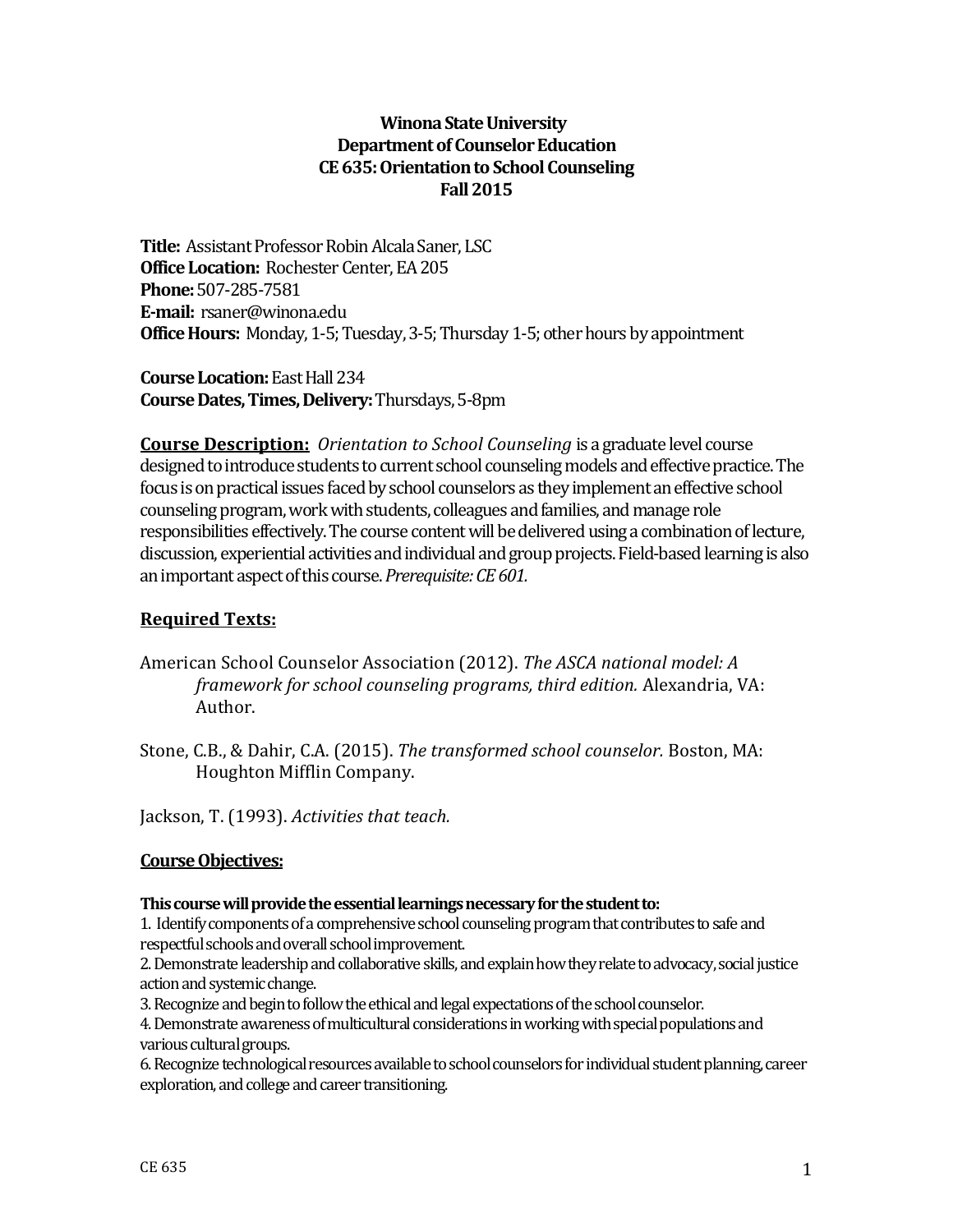7. Identify necessary components of individual counseling sessions and individual student planning sessions.

8. Describe interventions that are theoretically and empirically based befitting to children and adolescents' common presenting concerns.

9. Discuss the role of the school counselor in various child and adolescent school situations.

10. Articulate the differences among types of support services such as collaboration, consultation and coordination and identify how they are part of a comprehensive school counseling program.

11.Write measurable goals for school counseling programs, and methods of data collection and/or an accountability system to assess the effectiveness of improvement toward these goals.

12. Observe current school counseling programs, and discuss observations using critical thinking and solution-focused methods of examination.

## **Council for Accreditation of Counseling and Related Educational Programs (CACREP) Related Standards:**

## *School Counseling:*

CACREP Standards

This course meets or works toward the following competencies for school counseling licensure. A. Knowledge

1. Knows history, philosophy, and trends in school counseling and educational systems.

2. Understands ethical and legal considerations specifically related to the practice of school counseling.

3. Knows roles, functions, settings, and professional identity of the school counselor in relation to the roles of other professional and support personnel in the school.

4. Knows professional organizations, preparation standards, and credentials that are relevant to the practice of school counseling.

5. Understands current models of school counseling programs (e.g., American School Counselor Association [ASCA] National Model) and their integral relationship to the total educational program.

B. Skills and Practices

1. Demonstrates the ability to apply and adhere to ethical and legal standards in school counseling.

2. Demonstrates the ability to articulate, model, and advocate for an appropriate school counselor identity and program.

C. Knowledge

1. Knows the theories and processes of effective counseling and wellness programs for individual students and groups of students.

2. Knows how to design, implement, manage, and evaluate programs to enhance the academic, career, and personal/social development of students.

D. Skills and Practices

1. Demonstrates self-awareness, sensitivity to others, and the skills needed to relate to diverse individuals, groups, and classrooms.

2. Provides individual and group counseling and classroom guidance to promote the academic, career, and personal/social development of students.

DIVERSITY AND ADVOCACY

E. Knowledge

1. Understands the cultural, ethical, economic, legal, and political issues surrounding diversity, equity, and excellence in terms of student learning.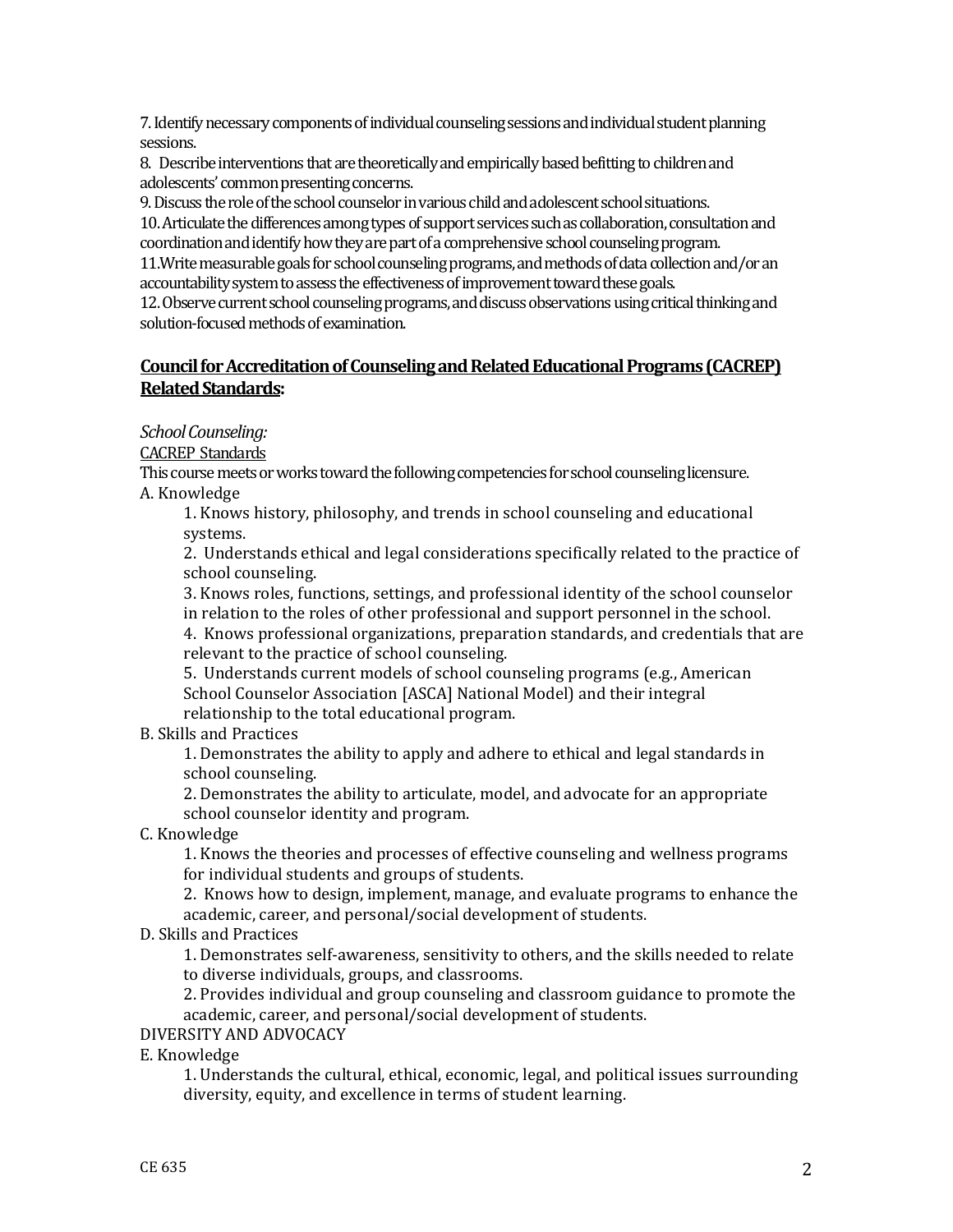2. Identifies community, environmental, and institutional opportunities that enhance—as well as barriers that impede—the academic, career, and personal/social development of students.

3. Understands the ways in which educational policies, programs, and practices can be developed, adapted, and modified to be culturally congruent with the needs of students and their families.

4. Understands multicultural counseling issues, as well as the impact of ability levels, stereotyping, family, socioeconomic status, gender, and sexual identity, and their effects on student achievement.

H. Skills and Practices

3. Analyzes assessment information in a manner that produces valid inferences when evaluating the needs of individual students and assessing the effectiveness of educational programs.

4. Makes appropriate referrals to school and/or community resources.

5. Assesses barriers that impede students' academic, career, and personal/social development.

## RESEARCH AND EVALUATION

I. Knowledge

1. Understands how to critically evaluate research relevant to the practice of school counseling.

2. Knows models of program evaluation for school counseling programs.

3. Knows basic strategies for evaluating counseling outcomes in school counseling

(e.g., behavioral observation, program evaluation).

4. Knows current methods of using data to inform decision making and accountability (e.g., school improvement plan, school report card).

## J. Skills and Practices

2. Develops measurable outcomes for school counseling programs, activities, interventions, and experiences.

3. Analyzes and uses data to enhance school counseling programs.

## ACADEMIC DEVELOPMENT

K. Knowledge

1. Understands the relationship of the school counseling program to the academic mission of the school.

2. Understands the concepts, principles, strategies, programs, and practices designed to close the achievement gap, promote student academic success, and prevent students from dropping out of school.

3. Understands curriculum design, lesson plan development, classroom management strategies, and differentiated instructional strategies for teaching counseling- and guidance-related material.

## COLLABORATION AND CONSULTATION

M. Knowledge

1. Understands the ways in which student development, well-being, and learning are enhanced by family-school-community collaboration.

2. Knows strategies to promote, develop, and enhance effective teamwork within the school and the larger community.

O. Knowledge

1. Knows the qualities, principles, skills, and styles of effective leadership.

2. Knows strategies of leadership designed to enhance the learning environment of schools.

3. Knows how to design, implement, manage, and evaluate a comprehensive school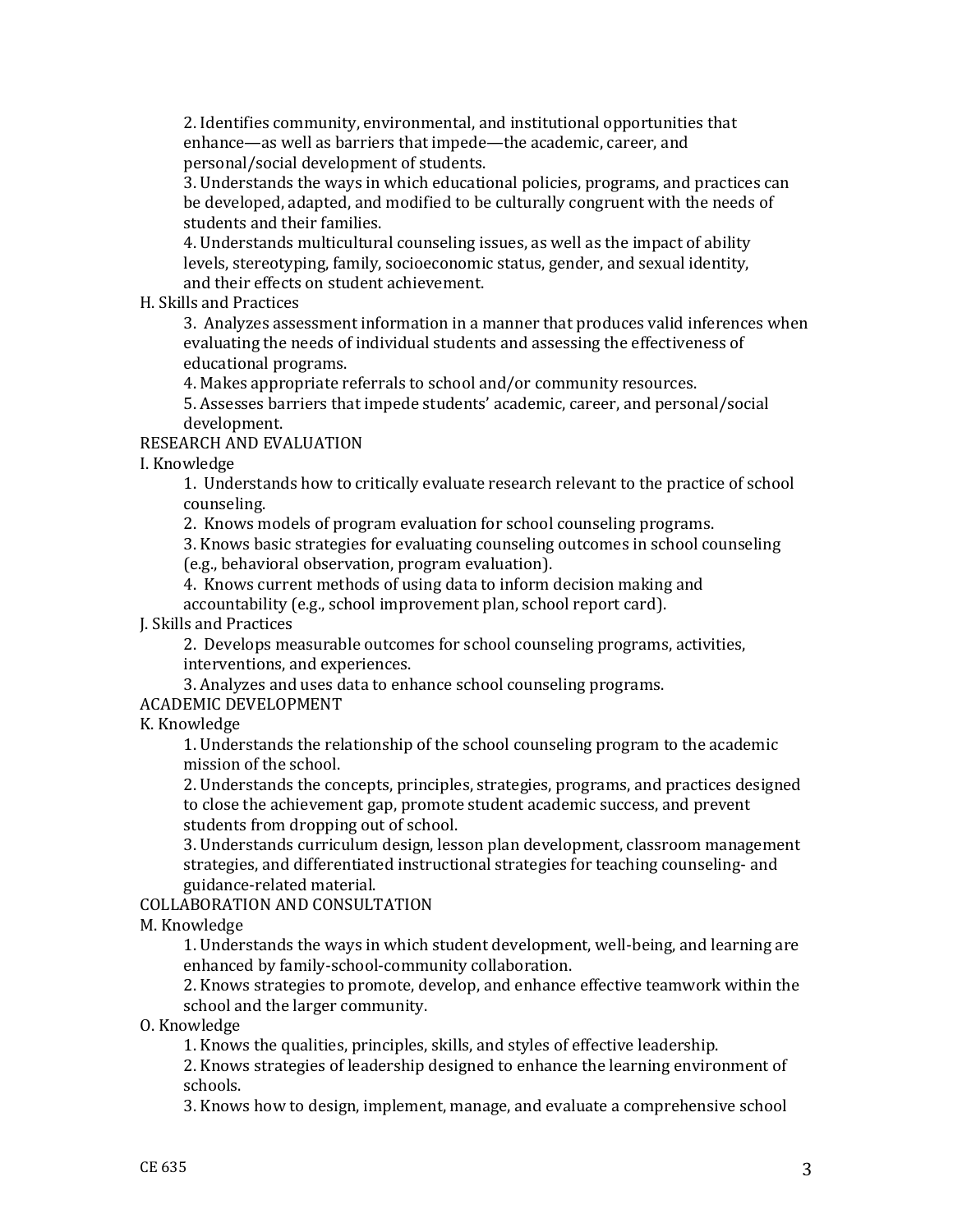counseling program.

4. Understands the important role of the school counselor as a system change agent. 5. Understands the school counselor's role in student assistance programs, school leadership, curriculum, and advisory meetings.

## **Course Expectations and Requirements:**

Being prepared for class by reading the assigned material is also part of your professional preparation. This work prepares you by providing you the knowledge you need to confidently face concerns typical in the school counseling field, and strengthens your stamina for the workload required of effective school counselors. Assignments are expected on time. If for some reason, a student has difficulty meeting the course expectations, the student is responsible for notifying the instructor immediately to work out an alternate plan if agreed upon by the instructor and the student. Late assignments without instructor permission will result in a reduction in the grade.

## *Attendance and Class Participation*

Attendance is expected. Effective class participation includes respectful, and nondominating involvement in class discussions, showing initiative and investment in classroom activities, coming to each class prepared to ask questions and share ideas, and engaging in reflective discussion of course readings. Professional conduct is a requirement in the school counseling field, and therefore, it is expected in this course.

If there is a need to miss a class based on emergency, it is expected that the student will contact the instructor **as soon as possible**. If it is necessary to miss a class for any reason, a make-up activity will be assigned the first time. If additional classes are missed, 10 points will be deducted from your grade.

#### Inclement Weather Policy

Inclement weather may interfere with class. Always use your best judgment when determining if it is safe to travel. The instructor will notify students of cancellation by 2pm the day of class. Notifications will be made via D2L announcements, the WSU homepage, and email.

#### *Assignments*

School counselor competencies (20 pts.) – Early in the semester, all students will fill out the ASCA School Counselor Competencies Checklist. This is an opportunity to identify personal knowledge and set academic goals, both for the student and the professor.

Leadership & advocacy communication (40 pts.) – During the semester, students will correspond with a school counselor in a leadership position and a legislator. Students will learn how to locate and connect with school counseling leaders and legislators, identify the issues that these parties see as important, and begin to develop advocacy skills.

As there are plenty of school counselors in our region, each student will need to contact a different school counseling leader, via phone, to learn about the role of school counselors as leaders in their state and the profession. In addition, each student will write a letter to a legislator advocating for students in some way.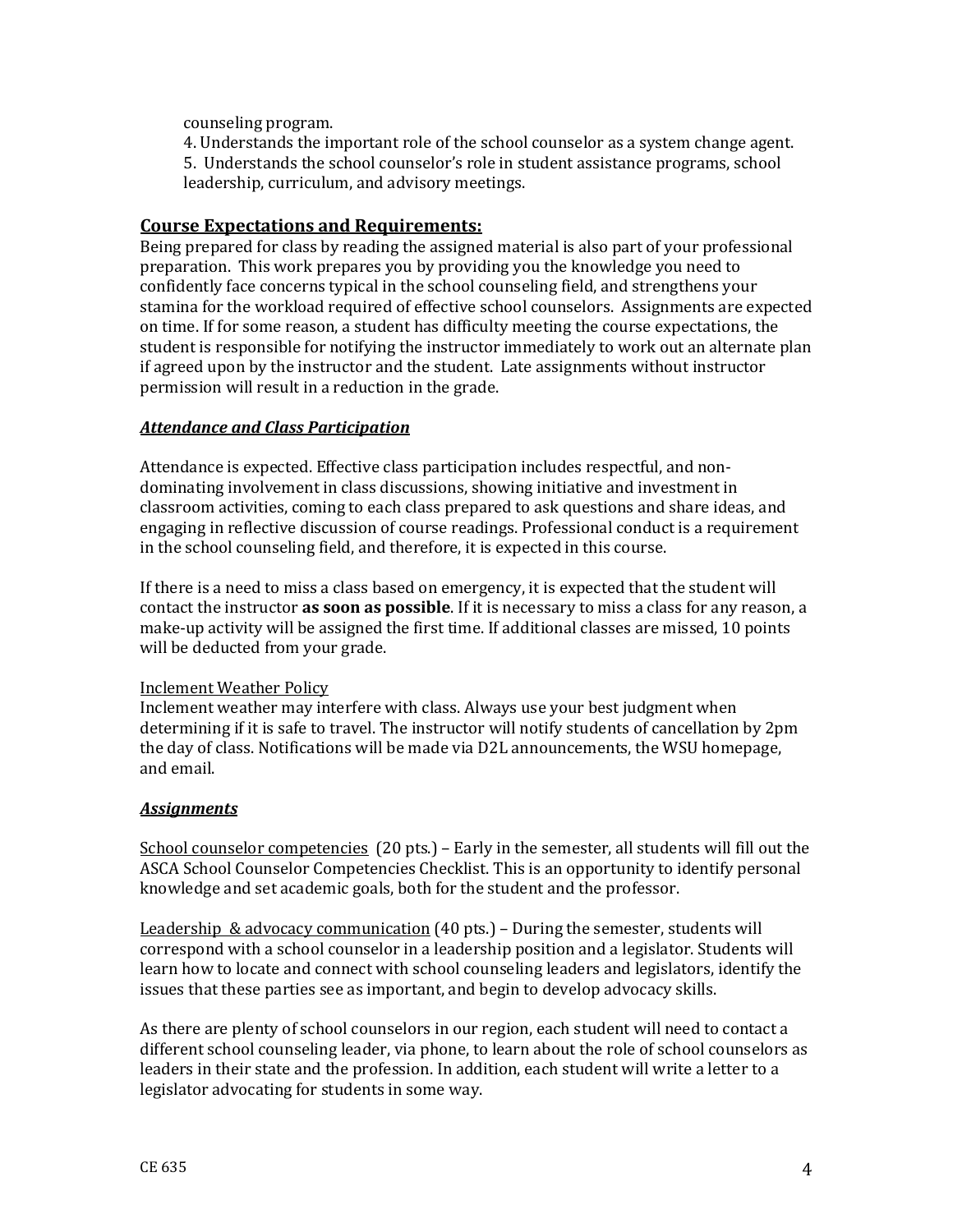You will write a 2 page reflection of the experience, and include a copy of the letter and brief summary of the phone conversation. '

#### Active Learning Activity (20 points)

Each class we will begin with an activity that can be utilized in a group or classroom. In pairs, each of you will have an opportunity to lead one of the activities with the class. You may use the Activities that Teach book or find other resources.

#### Reflective Learning Tasks (100 points each)

A Reflective Learning Task or RLT, is a process whereby students address issues/dynamics of school counseling by synthesizing past learnings and experiences, required and extended readings, instructional site experiences, professional interviews and class discussion. In other words, RLT's should be an integration of the experiences from the classroom, the school setting, current literature, peer discussion and YOU! Because each of you has had varied previous and outside experiences, RLT's will be very individualized and relevant to your personal and professional development as a school counselor-in-training. With that said, please remember that we can learn a lot from others in the classroom, so you are encouraged to seek *consultation* on the RLT's you turn in to me.

For those of you unfamiliar with RLT's, they do represent a shift from summarizing and regurgitating to higher-order conceptualizing. For each of the RLT's, you will be completing readings and directed tasks, sharing your work with the members of your team, and receiving feedback and support from university and field professionals. Initially the RLT process can feel ambiguous and challenging. Please embrace this growth process! Not only is this consistent with many of the issues facing school counselors, but also provides an opportunity to bring yourself to the process. Before, during and after completing an RLT, remember to ask yourself how this process relates to your professional development in the school counseling field.

#### Reflective Learning Task 1 – Foundation & Management

*Literature review* Required: ASCA Chpt. 2 & TSC chpts. 3 & 7 Must use at least 4 additional resources

In a group of 2-4, you will develop a "foundation" for your dream school counseling program. Utilizing the ASCA Model template, students will identify their beliefs, develop a mission and vision statement and develop a SMART goal for each of the ASCA Model themes. In addition, you will develop an annual calendar of activities.

There will be one foundation paper turned in for the group. Each individual will turn in his/her own reflection paper. Your reflection should include, what was the process your group utilized in developing your paper? Were you an active or passive participant in the process? As a participant, do you agree with the outcome? What do you see as the strengths of your goals? What do you imagine will impede your goals?

#### Reflective Learning Task 2 – Schools and School Counseling (Individual Project)

*Literature Review* Required: ASCA Ch 4; and TSC Ch 8, 12, 2-3, 6-7.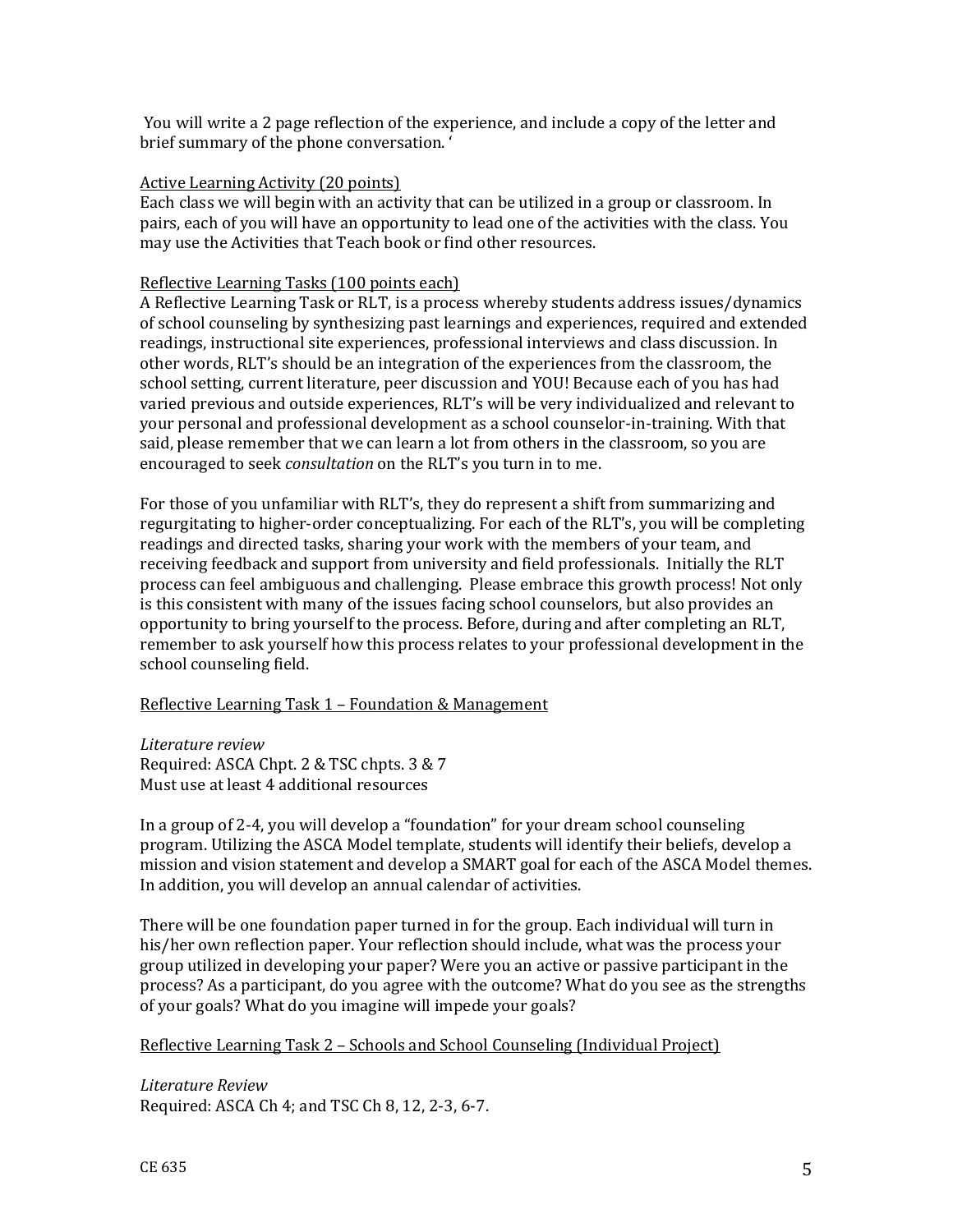Suggested: \*

*Interview a school counselor*

The topic for each interview is the role of the school counselor, and how the counselor is important to the development and learning of students. Before the interview, make a list of open-ended questions that allow you to gain each person's perspective on the school counselor.

Example Questions: (Remember that the purpose of this activity is for your own professional development—**be sure to ask the questions that you want answered**.)

1. What are the school's expectations regarding the role of the counselor?

2) How does the counselor spend his/her time?

3) What are the duties (or job description\*\*) of the school counselor?

4) What is the philosophy or mission statement\*\* of the school? How does the counselor contribute to that mission?

5) How is the school organized and administered?

6) How is the counselor evaluated\*\*?

\*\*get a copy of these if available, as well as the school profile

#### *Shadow/observe a School Counselor*

Individually schedule a period of at least 4 hours in which you can "shadow" a school counselor at the level you wish to work. In order to get an accurate perspective of the role of a school counselor, the counselor must be experienced (this cannot be their first year as a school counselor). Ideally this should be in a 4-hour chunk of time, but you may separate them if necessary. Observe the school setting, the counseling facilities, and the counselor's roles and functions. (Keeping a time log of the counselor and his or her duties during those 4 hours may be helpful to you.) Note both the strengths and concerns present in the school setting/system, and the counseling program. If you have not been a school teacher, it is highly recommended, though not required, for you to make arrangements to observe a teacher in a classroom for a period of time as well.

As part of your 4-hour shadow, you must participate in at least 3 of the following:

- Observe a classroom lesson:
- Observe a class meeting or group;
- Sit in on a department meeting;
- Sit in with a student meeting;
- Sit in on a parent meeting;
- Observe an ISP, IEP or 504 meeting;
- Observe the counselor consulting with a teacher or administrator;
- Interview the counseling/building secretary
- Join counselor in other duties such as lunch, bus, etc.
- Participate or observe the counselor role in testing

#### *Reflective Response 2*

The Reflective Response is meant to help you engage in your own professional development. So, from your readings, observations and interviews, choose a theme about school counseling that emerged for you through these assigned tasks, and use that theme to identify: 1) essential learnings you acquired, and 2) a focus question (i.e., gap area) that will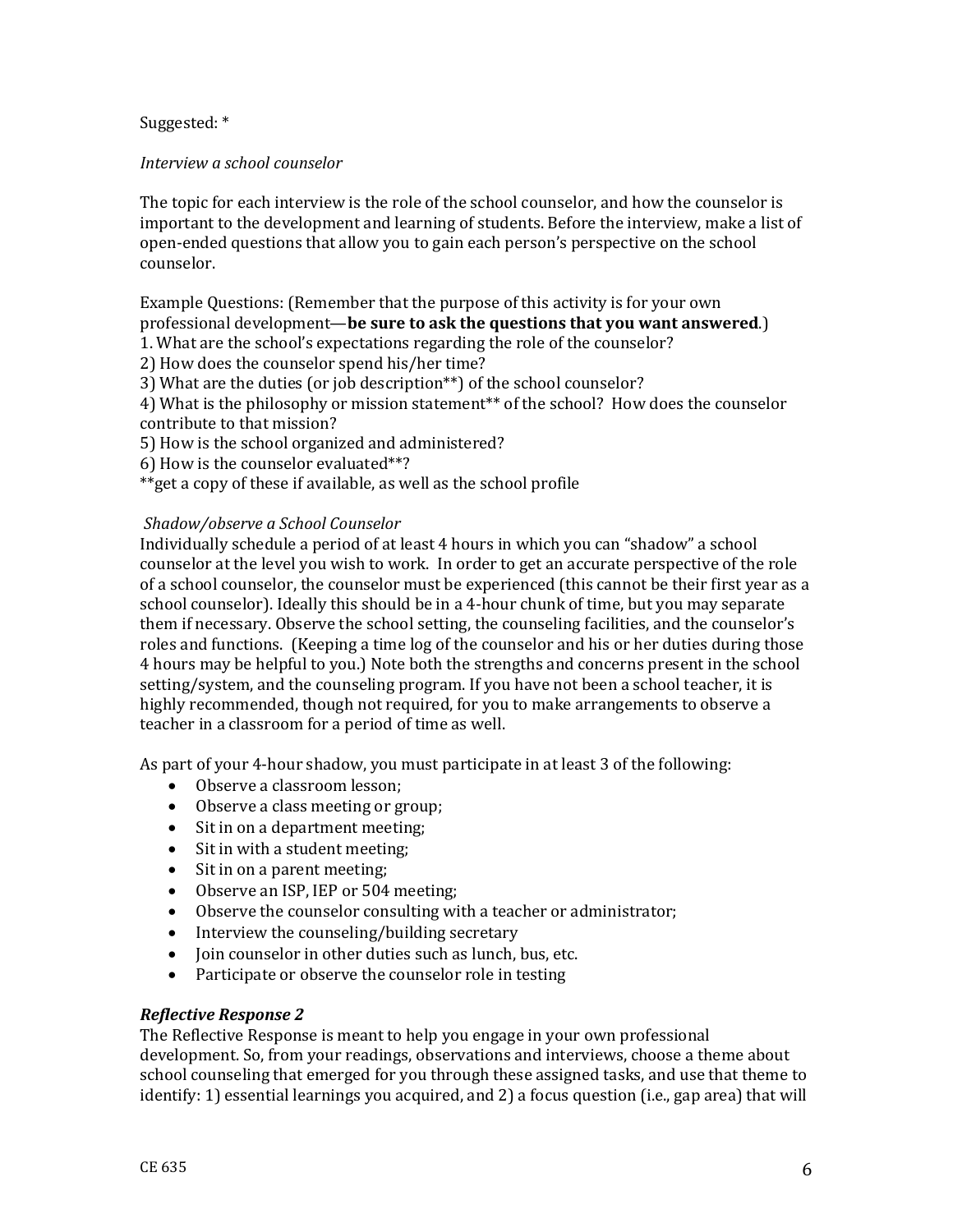help you in future inquiry about that theme. Synthesize your learnings and question into a reflective response paper using APA style  $(6<sup>th</sup> edition)$ . In addition, attempt to respond to your focus question by researching and reading *at least one additional article* from a professional journal about that theme (e.g., Professional School Counselor, Journal of School Counseling, The Counseling Psychologist, Career Development Quarterly, Journal of Counseling and Development, etc.).

In your reflective response paper, explain a) the significance of your question/theme and how it emerged, b) how your observations, experiences and interviews support, highlight or contrast with literature, classroom discussion and class activities, and c) how the tasks and learnings from the tasks for the RLT relate to your development as a counseling professional, the development of comprehensive school counseling programs, and student development as a whole. Make sure to identify any additional or unanswered questions that relate to your continued training on that theme.

#### RLT 3 – student development

*Literature Review* TSC- Ch 3; NCDA website; ASCA Ch 4 and p. 102-107

Review Child and Adolescent Development - Piaget's and Kohlberg's stages of development.

## *Developmental Observations*

Each member of your group needs to complete 1 hour of observation of students at a particular developmental level. As a group, you need to cover each level of schooling (at least one person observe elementary-aged students, one middle school-aged and one high school aged; if there are 4 in your group, you may choose to break up elementary into early [K-2] and middle elementary [3-6] or observe preschool-aged children as the fourth area). These observations can be done in schools and classrooms, recreational settings such as the mall, a basketball game, or a playground, daycare settings, after-school programs, etc.

#### *Student interview*

With the written permission of a parent, each group member will interview a child age 8 or above. Be sure to focus specifically on their perspective of being a child. What is it like? What does it mean to "grow up"? What do adults do that are helpful? What do they wish that adults knew about being a person their age? The goal of this activity is to get the child's own theory of child development.

#### *Developmental Discovery*

Meet with your group members after observations and interviews have been completed and discuss the following (some class time will be reserved for this, but you may need to complete your discussions outside of class):

#### 1) What are kids learning at each stage?

- 2) How do they think and reason?
- 3) How do they learn?
- 4) What are they interested in? Not interested in?
- 5) How long can they keep their attention to something?
- 6) How do the stages of development match what you experienced? How do they differ?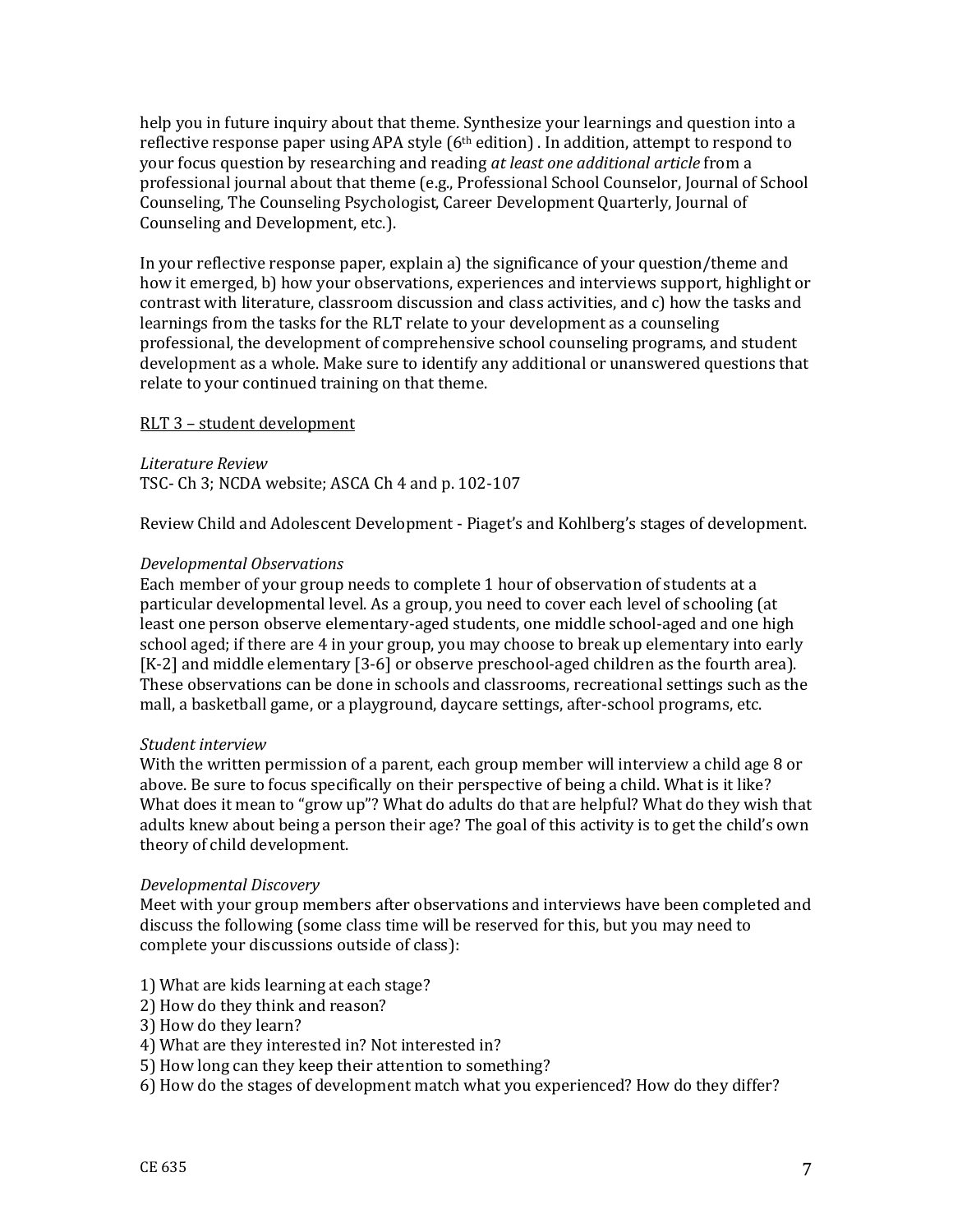## *Reflection 3*

Looking at the learning components, and then the action components, was the outcome what you expected? What questions were answered for you and what questions came out of this experience? How did your perspective change? What were the "aha" moments of this exercise?

You will have the opportunity to present your RLT experience to the class in 10-15 minutes. You are encouraged to be creative and all group members participate in the process.

## **Grades**

All assignments/tests are graded on the below percentage & point system:

| Course Requirement points          |            |
|------------------------------------|------------|
| Attendance and Class Participation | 75 points  |
| <b>Counselor Competencies</b>      | 20 points  |
| Communication                      | 40 points  |
| <b>Active Learning</b>             | 20 points  |
| RLT <sub>1</sub>                   | 100 points |
| RLT <sub>2</sub>                   | 100 points |
| RLT <sub>3</sub>                   | 100 points |
|                                    |            |

| Percentage System                                   | <b>Final points</b> |
|-----------------------------------------------------|---------------------|
| $A = 90\%$ to 100%                                  | $455 - 410$         |
| $B = 80\%$ to 89%                                   | $409 - 364$         |
| Below 336 - Remediation plan to stay in CED program |                     |

*Please see me if you have any questions about the course.*

## **Course Schedule**

| <b>DATE</b>      | <b>TOPICS/PRESENTATIONS</b>                                | <b>READINGS/ASSIGNMENTS</b>                    |
|------------------|------------------------------------------------------------|------------------------------------------------|
| <b>August 27</b> | Introduction & syllabus<br>Intro to ASCA Model             | School counselor competencies                  |
| September 3      | Counseling theories in schools                             | ASCA Chpt. 1<br>Stone & Dahir, Chpts. $1 \& 2$ |
| September 10     | Resiliency<br>Counselor roles                              | Stone & Dahir, Chpt. 3<br>ASCA Chpt. 2         |
| September 17     | Leadership<br>Collaboration                                | Stone & Dahir, Chpt. 4<br>ASC $3 & 4$          |
| September 24     | Presentations<br>Advocacy/systemic change<br><b>Ethics</b> | Stone & Dahir, Chpt. 5<br>ASCA 5<br>RLT 1 due  |
| October 1        | <b>SEMSCA</b>                                              | Stone & Dahir, Chpts. 6 & 7                    |
|                  |                                                            |                                                |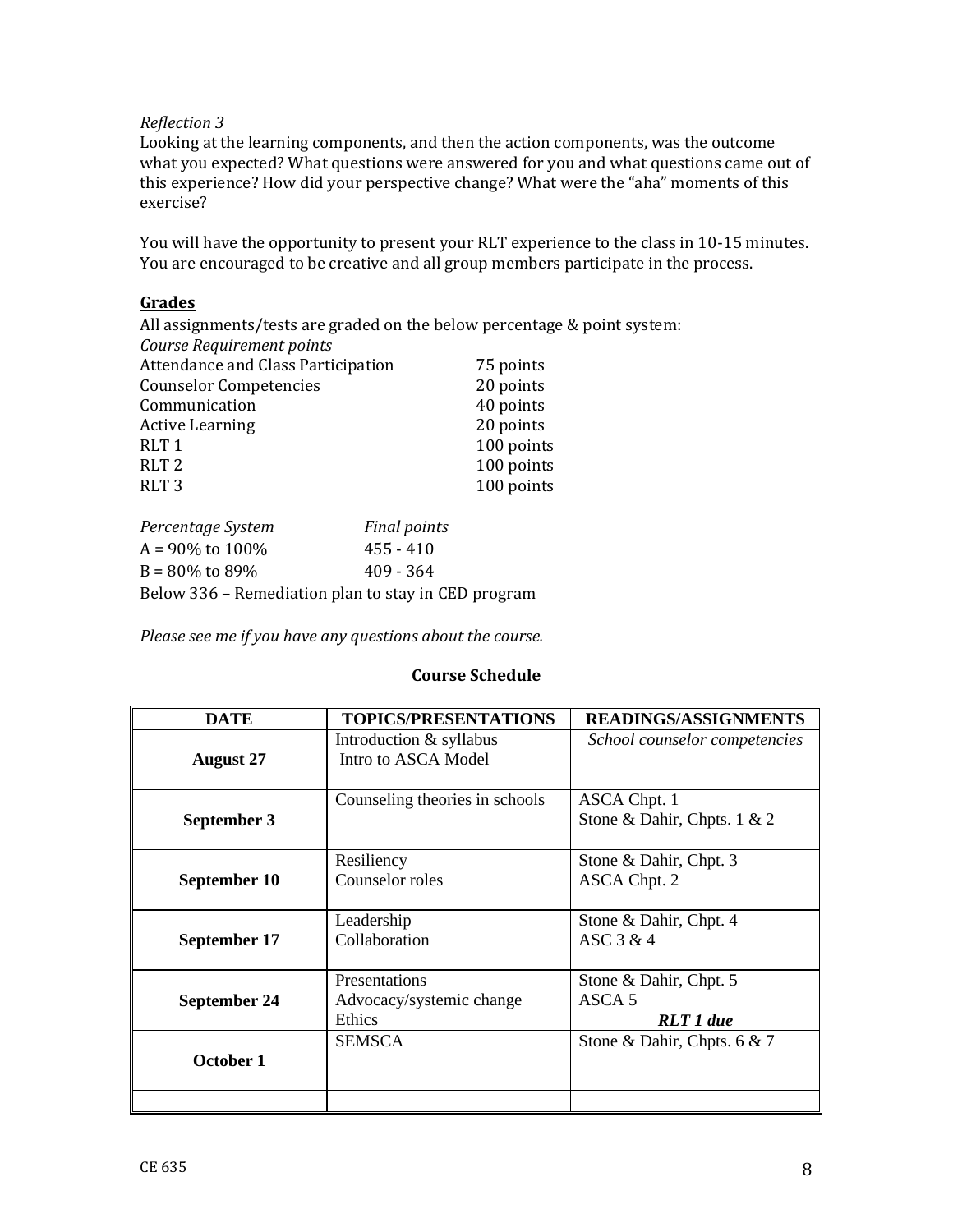| October 8   | No Class - on line discussion                        | Stone & Dahir, 8 & 9<br><b>Communications due</b> |
|-------------|------------------------------------------------------|---------------------------------------------------|
| October 15  | Special needs<br>Safety                              | Stone & Dahir, 10 & 11                            |
| October 22  | Counselor visits<br>"Speed counseling"               | Stone & Dahir, 12 & 13                            |
| October 29  | Presentations of RLT 2.<br>Anti-bullying information | $RLT$ 2 due<br>Olweus Chpt. 1                     |
| November 5  | Crisis response in schools<br>Suicide                | Crisis manual                                     |
| November 12 | Relevant issues in school<br>counseling<br>Debate    | Assigned readings                                 |
| November 19 | Career & college ready<br>Portfolios<br><b>MACAC</b> | Stone & Dahir, Chpt. 14<br><b>Ed Trust</b>        |
| December 3  | Presentations on RLT 3<br>Evaluation                 | Stone & Dahir, Chpt. 15<br><b>RLT</b> 3 due       |

# **University Expectations and Resources:**

Academic Integrity: The collegiate policy on plagiarism and cheating is outlined in the Student Handbook. It is your responsibility to be aware of this policy. You can also find it online at: [http://www.winona.edu/sld/academicintegrity.asp.](http://www.winona.edu/sld/academicintegrity.asp)

Accommodations:According to Section 504 of the Rehabilitation Act of 1973, students with disabilities have the right to receive necessary reasonable accommodations and support services to allow equal access at Winona State University. If you have a disability that requires accommodations, you are eligible for support through access services, found at [http://www.winona.edu/accessservices/gettingstarted.asp.](http://www.winona.edu/accessservices/gettingstarted.asp)

Commitment To Inclusive Excellence: WSU recognizes that our individual differences can deepen our understanding of one another and the world around us, rather than divide us. In this class, people of all ethnicities, genders and gender identities, religions, ages, sexual orientations, disabilities, socioeconomic backgrounds, regions, and nationalities are strongly encouraged to share their rich array of perspectives and experiences. If you feel your differences may in some way isolate you from WSU's community or if you have a need of any specific accommodations, please speak with the instructor early in the semester about your concerns and what we can do together to help you become an active and engaged